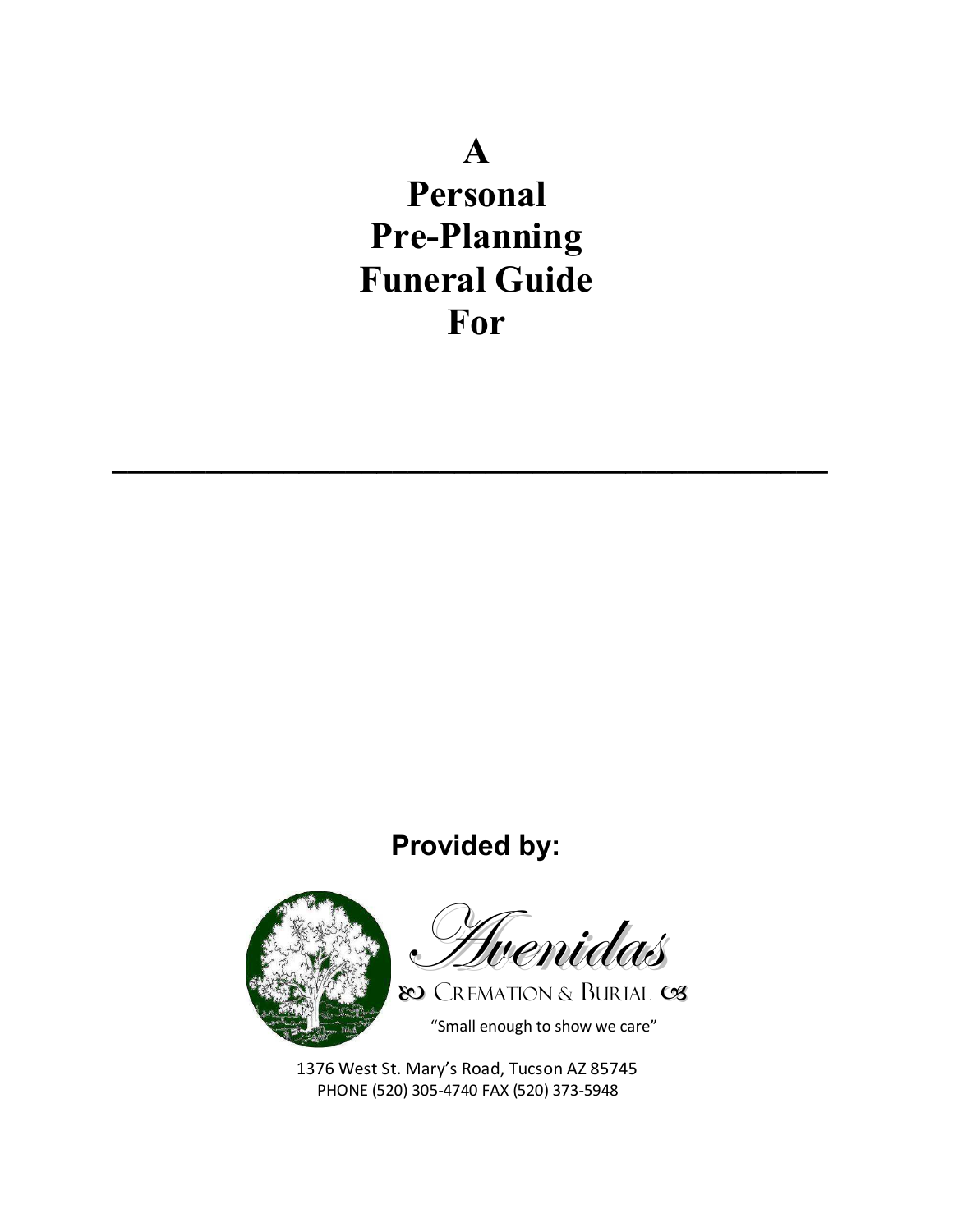To those I love…

I leave with you the following wishes.

I realize that circumstances may not permit for all or any of my desires to be carried out.

My request is that you will honor these wishes, as much as possible, as you remember me.

I trust that the following will be a source of reassurance and comfort in the days ahead.

It is my desire that this will also help to avoid any confusion or uncertainty and unnecessary expense.

Love,

 $\oslash{}^{ij}$ 

| D.<br>◡ |  |  |
|---------|--|--|
|         |  |  |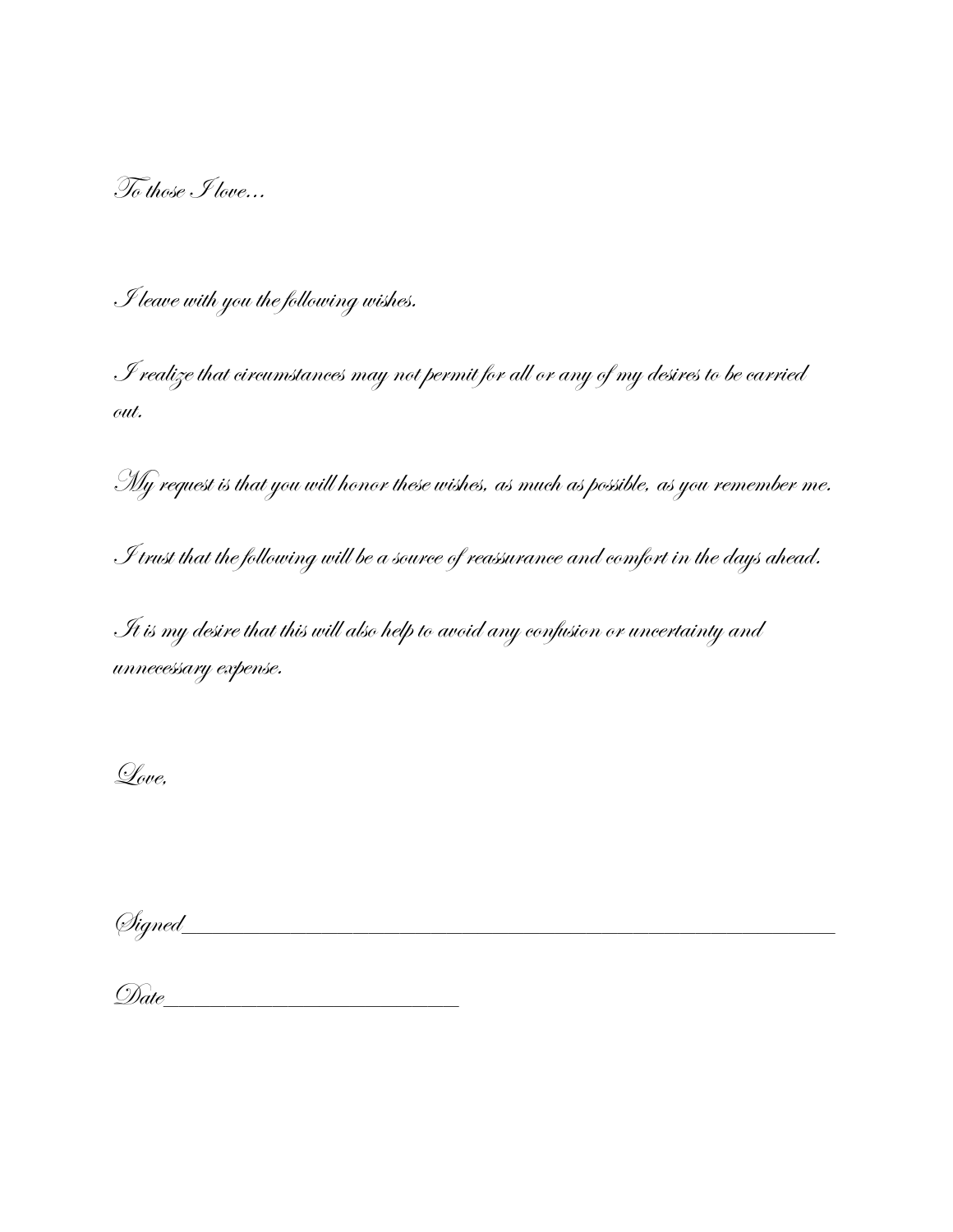### **PERSONAL RECORD**

**Before burial or cremation can take place, it is necessary to have the following vital information obtained for the death certificate, which is filed and registered with the Maricopa County Office of Vital Registration.** 

| <b>FULL NAME:</b>                                                                                              |                         |                                                                                                                                                                                                                                                                                          |                   |                 |
|----------------------------------------------------------------------------------------------------------------|-------------------------|------------------------------------------------------------------------------------------------------------------------------------------------------------------------------------------------------------------------------------------------------------------------------------------|-------------------|-----------------|
|                                                                                                                | First                   | Middle                                                                                                                                                                                                                                                                                   | Last              | Suffix          |
| BIRTH DATE: North Management of the Management of the Management of the Management of the Management of the Ma |                         | PLACE:                                                                                                                                                                                                                                                                                   |                   |                 |
|                                                                                                                | Day<br>Month            | Year                                                                                                                                                                                                                                                                                     | City              | State<br>County |
|                                                                                                                |                         | WERE YOU EVER IN THE U.S. ARMED FORCES? Yes <sup>[11]</sup> No <sup>[11</sup> ]                                                                                                                                                                                                          |                   |                 |
|                                                                                                                |                         | MARITAL STATUS: QMarried QNever Married Q Widowed<br>$\square$ Divorced $\square$ Separated $\square$ Unknown                                                                                                                                                                            |                   |                 |
|                                                                                                                |                         |                                                                                                                                                                                                                                                                                          |                   |                 |
|                                                                                                                |                         |                                                                                                                                                                                                                                                                                          |                   |                 |
|                                                                                                                |                         |                                                                                                                                                                                                                                                                                          |                   |                 |
|                                                                                                                |                         |                                                                                                                                                                                                                                                                                          |                   |                 |
|                                                                                                                |                         | USUAL OCCUPATION (Give kind of work done during most of working life – do not say retired)                                                                                                                                                                                               |                   |                 |
|                                                                                                                |                         |                                                                                                                                                                                                                                                                                          |                   |                 |
|                                                                                                                |                         | HISPANIC ORIGIN OR DESCENT: Yes $\Box$ No $\Box$<br>If yes, specify: Cuban, Mexican, Puerto Rican, etc: <b>with the control of the control of the control of the control of the control of the control of the control of the control of the control of the control of the control of</b> |                   |                 |
| RACE YOU CONSIDER YOURSELF TO BE:                                                                              |                         |                                                                                                                                                                                                                                                                                          |                   |                 |
|                                                                                                                |                         | Specify: Caucasion, Asian, American Indian, Black/African-American, Hispanic, Other (name)                                                                                                                                                                                               |                   |                 |
| RESIDENCE:                                                                                                     |                         |                                                                                                                                                                                                                                                                                          |                   |                 |
|                                                                                                                | Street<br><b>Number</b> |                                                                                                                                                                                                                                                                                          | City/County/State | Zip Code        |
|                                                                                                                |                         | RESIDENCE INSIDE CITY LIMITS? Yes D NoD                                                                                                                                                                                                                                                  |                   |                 |
|                                                                                                                |                         | LENGTH OF TIME IN ARIZONA: LENGTH OF TIME IN A                                                                                                                                                                                                                                           |                   |                 |
| FATHER'S NAME:                                                                                                 |                         |                                                                                                                                                                                                                                                                                          |                   |                 |
|                                                                                                                | First                   | Middle                                                                                                                                                                                                                                                                                   |                   | Last            |
| <b>MOTHER'S NAME:</b>                                                                                          | First                   | Middle                                                                                                                                                                                                                                                                                   |                   | Maiden Name     |
| <b>BURIAL or CREMATION</b> (please circle one)                                                                 |                         |                                                                                                                                                                                                                                                                                          |                   |                 |
|                                                                                                                |                         | NAME OF CEMETERY: <u>Name of Cemeters</u>                                                                                                                                                                                                                                                |                   |                 |
| PRIMARY PHYSICIAN                                                                                              |                         |                                                                                                                                                                                                                                                                                          |                   |                 |
|                                                                                                                | Name                    |                                                                                                                                                                                                                                                                                          |                   | Phone           |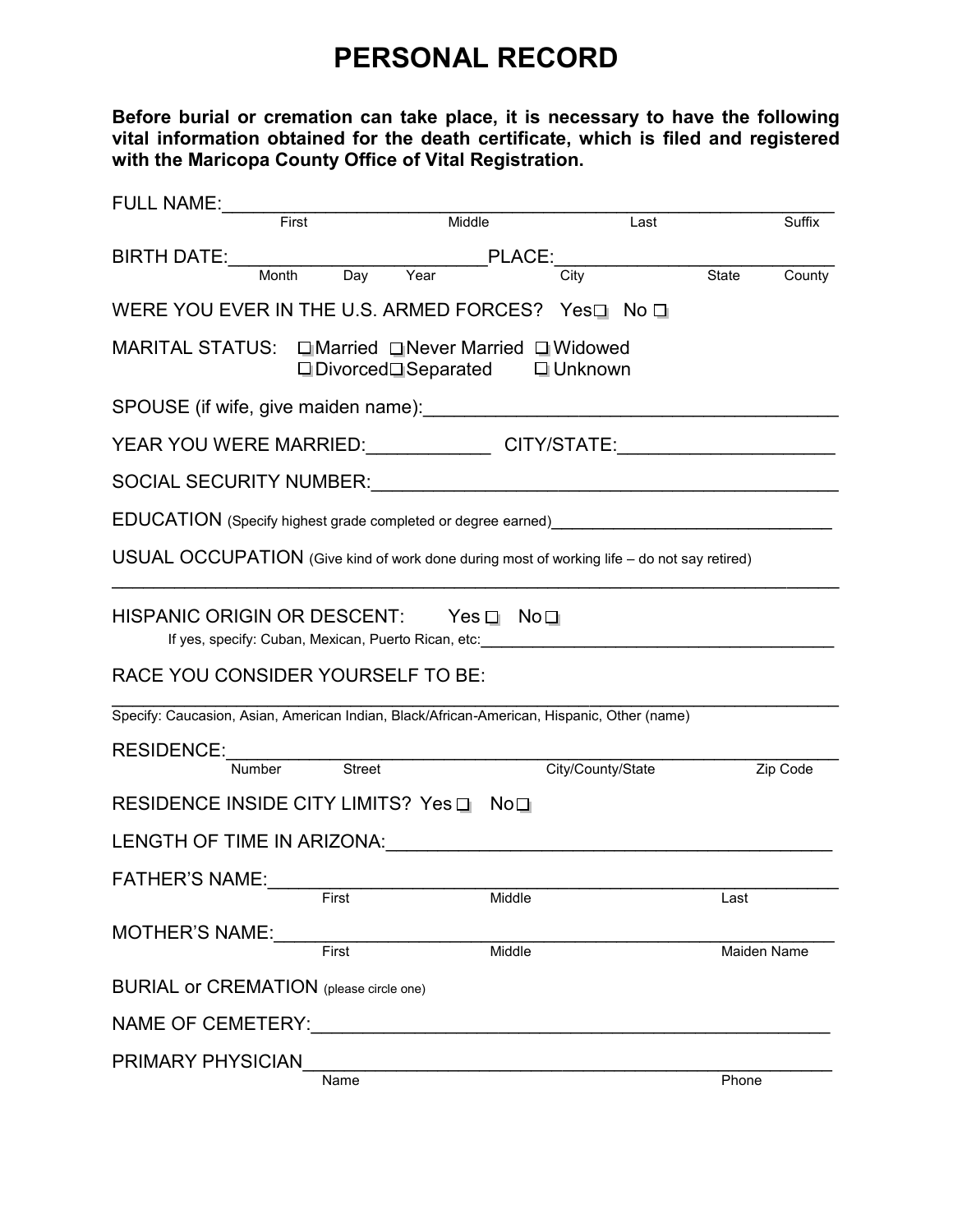## **OBITUARY INFORMATION**

The following are hobbies and/or personal interests I would like included in an obituary:

| Clubs, lodges, membership in various organizations, church affiliation and activites: |                         |
|---------------------------------------------------------------------------------------|-------------------------|
|                                                                                       |                         |
| <b>Military service:</b>                                                              |                         |
| Special recognition and/or achievements:                                              |                         |
| Other information I would like to be included:                                        |                         |
| Survived by (additional pages may be added):                                          |                         |
| Relationship<br><b>Name</b>                                                           | <b>City &amp; State</b> |
|                                                                                       |                         |
|                                                                                       |                         |
| Pre-deceased by (additional pages may be added):<br><b>Name</b><br>Relationship       | Year of death           |
|                                                                                       |                         |
|                                                                                       |                         |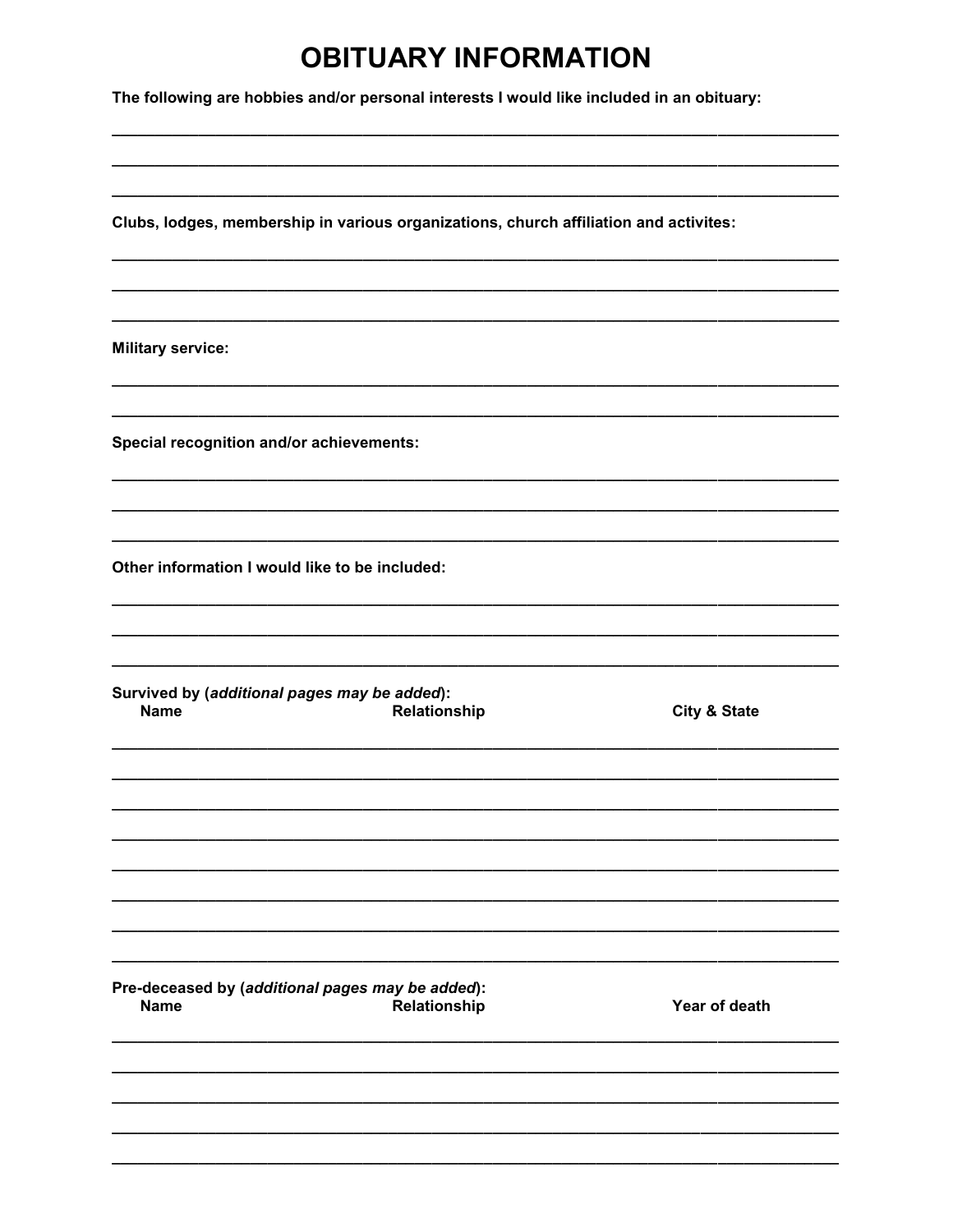## **CEREMONY OF REMEMBRANCE**

| $\Box$ held at Avenidas Funeral Chapel                                                                          |
|-----------------------------------------------------------------------------------------------------------------|
|                                                                                                                 |
|                                                                                                                 |
| $\Box$ I prefer                                                                                                 |
| $\Box$ An open casket                                                                                           |
| $\Box$ Viewing only at the funeral home prior to ceremony                                                       |
| $\Box$ Family and friends only                                                                                  |
| $\Box$ Immediate family only                                                                                    |
| $\Box$ No viewing/no open casket                                                                                |
| $\Box$ It doesn't matter                                                                                        |
| I prefer only a GRAVESIDE ceremony held at Mathematic Contract on the Case of Archivesian Archivesian Archivesi |
| $\Box$ I prefer only a MEMORIAL ceremony at<br>-with burial or cremation preceding (please circle one)          |
| $\Box$ I prefer                                                                                                 |
| MILITARY Ceremony                                                                                               |
| □ LODGE Ceremony                                                                                                |
|                                                                                                                 |
| I suggest the following to be Pallbearers:                                                                      |
|                                                                                                                 |
|                                                                                                                 |
|                                                                                                                 |
| $\Box$ No music requests<br><b>MUSIC</b>                                                                        |
| □ Special music<br>$\Box$ Pre-recorded                                                                          |
|                                                                                                                 |
|                                                                                                                 |
|                                                                                                                 |
|                                                                                                                 |
| Person/s I would like to have sing at my service________________________________                                |
| Person/s I would like to have play at my service________________________________                                |
| Music - special request notes:                                                                                  |

**\_\_\_\_\_\_\_\_\_\_\_\_\_\_\_\_\_\_\_\_\_\_\_\_\_\_\_\_\_\_\_\_\_\_\_\_\_\_\_\_\_\_\_\_\_\_\_\_\_\_\_\_\_\_\_\_\_\_\_\_\_\_\_\_\_\_\_\_\_\_\_\_\_\_\_\_\_\_\_\_\_\_\_\_ \_\_\_\_\_\_\_\_\_\_\_\_\_\_\_\_\_\_\_\_\_\_\_\_\_\_\_\_\_\_\_\_\_\_\_\_\_\_\_\_\_\_\_\_\_\_\_\_\_\_\_\_\_\_\_\_\_\_\_\_\_\_\_\_\_\_\_\_\_\_\_\_\_\_\_\_\_\_\_\_\_\_\_\_**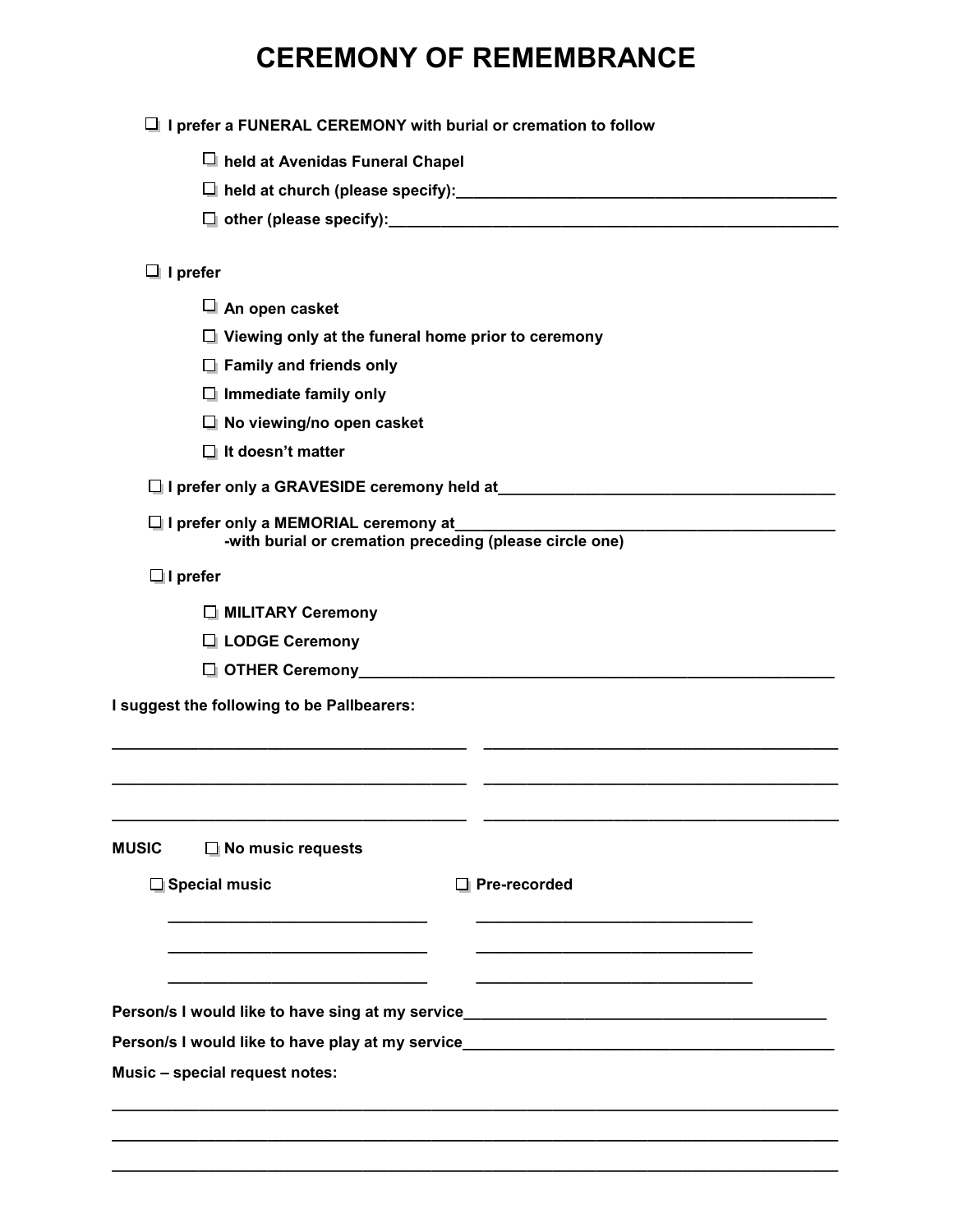| I would like the following Bible verses read (I prefer |  |
|--------------------------------------------------------|--|
|                                                        |  |

**Please include the following readings or poetry (***these can be attached***):**

**\_\_\_\_\_\_\_\_\_\_\_\_\_\_\_\_\_\_\_\_\_\_\_\_\_\_\_\_\_\_\_\_\_\_\_\_ \_\_\_\_\_\_\_\_\_\_\_\_\_\_\_\_\_\_\_\_\_\_\_\_\_\_\_\_\_\_\_\_\_\_\_\_\_\_** 

**\_\_\_\_\_\_\_\_\_\_\_\_\_\_\_\_\_\_\_\_\_\_\_\_\_\_\_\_\_\_\_\_\_\_\_\_ \_\_\_\_\_\_\_\_\_\_\_\_\_\_\_\_\_\_\_\_\_\_\_\_\_\_\_\_\_\_\_\_\_\_\_\_\_\_**

**\_\_\_\_\_\_\_\_\_\_\_\_\_\_\_\_\_\_\_\_\_\_\_\_\_\_\_\_\_\_\_\_\_\_\_\_ \_\_\_\_\_\_\_\_\_\_\_\_\_\_\_\_\_\_\_\_\_\_\_\_\_\_\_\_\_\_\_\_\_\_\_\_\_\_** 

**\_\_\_\_\_\_\_\_\_\_\_\_\_\_\_\_\_\_\_\_\_\_\_\_\_\_\_\_\_\_\_\_\_\_\_\_\_\_\_\_\_\_\_\_\_\_\_\_\_\_\_\_\_\_\_\_\_\_\_\_\_\_\_\_\_\_\_\_\_\_\_\_\_\_\_\_\_\_\_\_\_\_\_\_**

**\_\_\_\_\_\_\_\_\_\_\_\_\_\_\_\_\_\_\_\_\_\_\_\_\_\_\_\_\_\_\_\_\_\_\_\_\_\_\_\_\_\_\_\_\_\_\_\_\_\_\_\_\_\_\_\_\_\_\_\_\_\_\_\_\_\_\_\_\_\_\_\_\_\_\_\_\_\_\_\_\_\_\_\_** 

**\_\_\_\_\_\_\_\_\_\_\_\_\_\_\_\_\_\_\_\_\_\_\_\_\_\_\_\_\_\_\_\_\_\_\_\_\_\_\_\_\_\_\_\_\_\_\_\_\_\_\_\_\_\_\_\_\_\_\_\_\_\_\_\_\_\_\_\_\_\_\_\_\_\_\_\_\_\_\_\_\_\_\_\_** 

**\_\_\_\_\_\_\_\_\_\_\_\_\_\_\_\_\_\_\_\_\_\_\_\_\_\_\_\_\_\_\_\_\_\_\_\_\_\_\_\_\_\_\_\_\_\_\_\_\_\_\_\_\_\_\_\_\_\_\_\_\_\_\_\_\_\_\_\_\_\_\_\_\_\_\_\_\_\_\_\_\_\_\_\_** 

**\_\_\_\_\_\_\_\_\_\_\_\_\_\_\_\_\_\_\_\_\_\_\_\_\_\_\_\_\_\_\_\_\_\_\_\_\_\_\_\_\_\_\_\_\_\_\_\_\_\_\_\_\_\_\_\_\_\_\_\_\_\_\_\_\_\_\_\_\_\_\_\_\_\_\_\_\_\_\_\_\_\_\_\_**

### **BURIAL/CREMATION/MARKER INSTRUCTIONS**

**My preference regarding final disposition of my remains is:** 

- **Ground burial in \_\_\_\_\_\_\_\_\_\_\_\_\_\_\_\_\_\_\_\_\_\_\_\_\_\_\_\_\_\_\_\_\_\_\_\_\_\_ Cemetery I have a purchased plot I have not yet purchased a plot**
- **Mausoleum in \_\_\_\_\_\_\_\_\_\_\_\_\_\_\_\_\_\_\_\_\_\_\_\_\_\_\_\_\_\_\_\_\_\_\_\_\_\_ Cemetery** 
	- **I have a purchased crypt**
	- **I** I have not yet purchased a crypt

### **Cremation**

**I prefer that my cremated remains (ashes) be interred in a:** 

- **Mausoleum (niche)**
- **Burial plot**
- **Scattered**
- **Other\_\_\_\_\_\_\_\_\_\_\_\_\_\_\_\_\_\_\_\_\_\_\_\_\_\_\_\_\_\_\_\_\_\_\_\_\_\_\_\_\_**

### **MARKER/HEADSTONE**

**\_\_\_\_\_\_\_\_\_\_\_\_\_\_\_\_\_\_\_\_\_\_\_\_\_\_\_\_\_\_\_\_\_\_\_\_\_\_\_\_\_\_\_\_\_\_\_\_\_\_\_\_\_\_\_\_\_\_\_\_\_\_\_\_\_\_\_\_\_\_\_\_\_\_\_\_\_\_\_\_\_\_\_\_**

**\_\_\_\_\_\_\_\_\_\_\_\_\_\_\_\_\_\_\_\_\_\_\_\_\_\_\_\_\_\_\_\_\_\_\_\_\_\_\_\_\_\_\_\_\_\_\_\_\_\_\_\_\_\_\_\_\_\_\_\_\_\_\_\_\_\_\_\_\_\_\_\_\_\_\_\_\_\_\_\_\_\_\_\_**

**\_\_\_\_\_\_\_\_\_\_\_\_\_\_\_\_\_\_\_\_\_\_\_\_\_\_\_\_\_\_\_\_\_\_\_\_\_\_\_\_\_\_\_\_\_\_\_\_\_\_\_\_\_\_\_\_\_\_\_\_\_\_\_\_\_\_\_\_\_\_\_\_\_\_\_\_\_\_\_\_\_\_\_\_** 

**A marker/headstone would be my desire – with the following inscription/guideline:**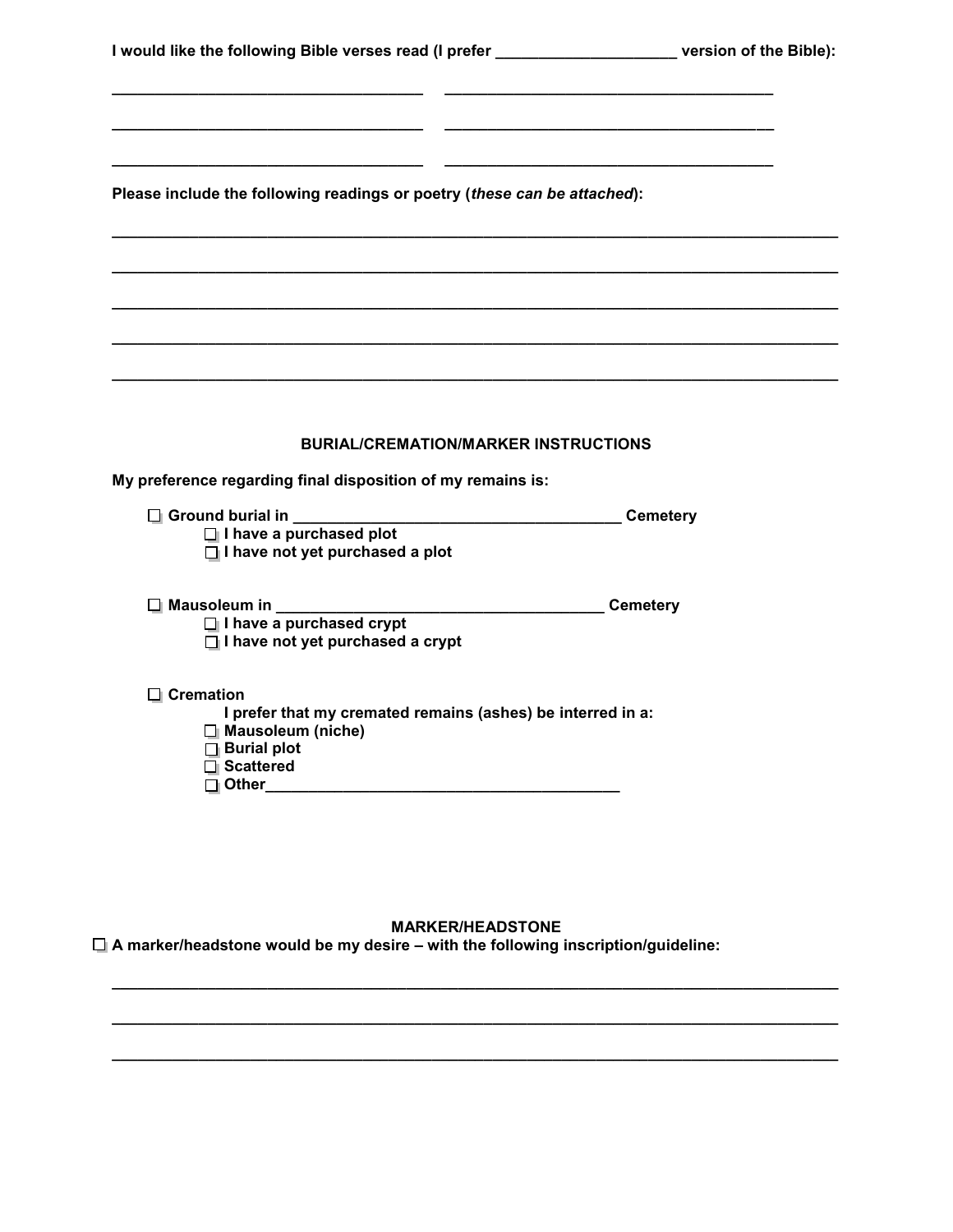### PERSONAL PREFERENCES

| Glasses to be worn: □Yes □No                                                                                             |
|--------------------------------------------------------------------------------------------------------------------------|
| Glasses to remain with me: $\Box$ Yes $\Box$ No                                                                          |
|                                                                                                                          |
|                                                                                                                          |
|                                                                                                                          |
| Jewelry to remain with me: □ Yes □ No                                                                                    |
|                                                                                                                          |
|                                                                                                                          |
| <b>OFFICIANT</b>                                                                                                         |
|                                                                                                                          |
|                                                                                                                          |
|                                                                                                                          |
| Some things I would like to have shared at the ceremony would be (you may wish to attach                                 |
|                                                                                                                          |
|                                                                                                                          |
|                                                                                                                          |
|                                                                                                                          |
|                                                                                                                          |
|                                                                                                                          |
| <b>SUGGESTED MEMORIAL DONATIONS (optional):</b>                                                                          |
| I want my family and friends to know of my appreciation of the following organizations, ministries,<br>and/or charities: |
|                                                                                                                          |
|                                                                                                                          |
|                                                                                                                          |
|                                                                                                                          |
|                                                                                                                          |
|                                                                                                                          |
|                                                                                                                          |
|                                                                                                                          |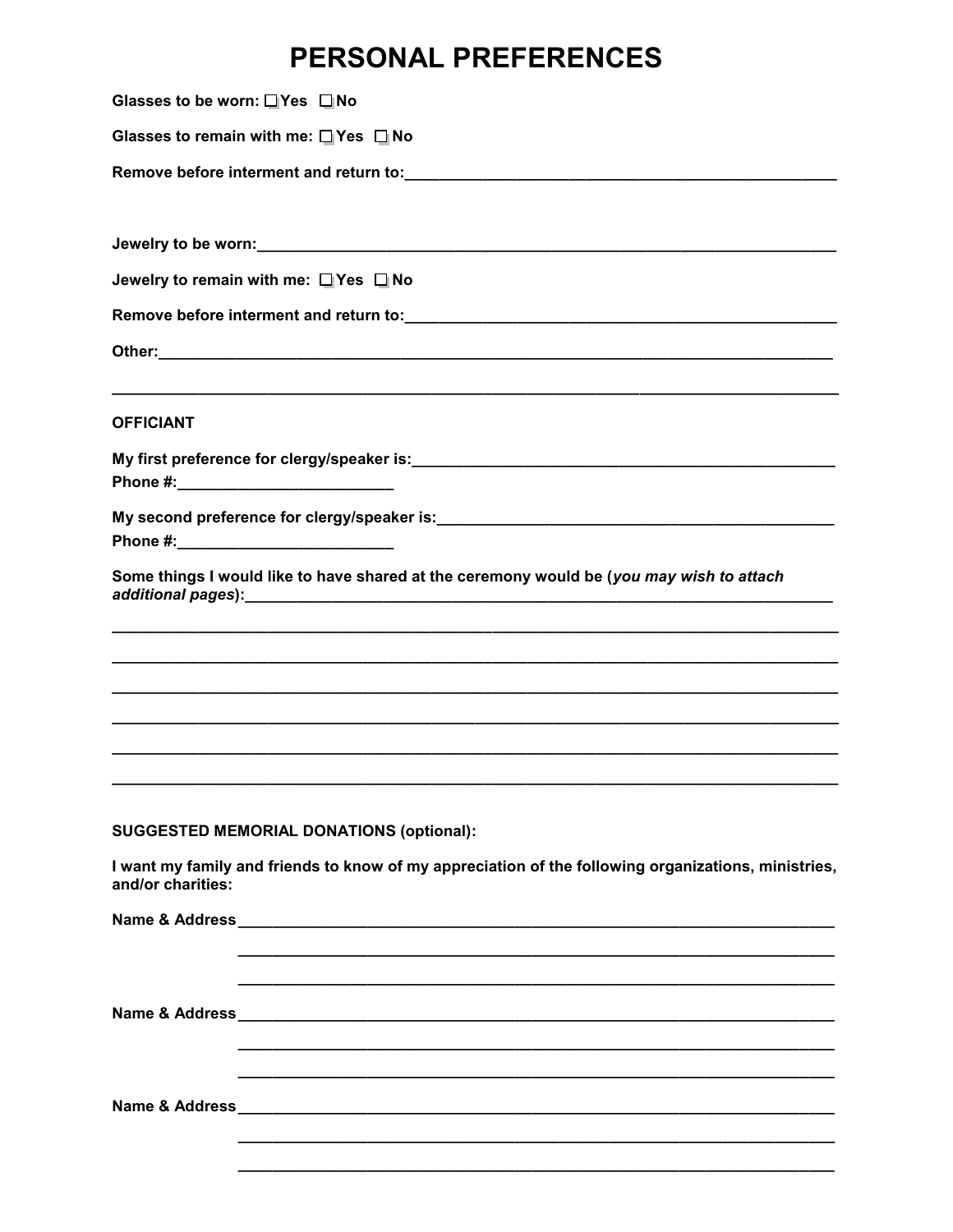## **INSURANCE INFORMATION**

Please contact the following regarding my:

| <b>Life Insurance Policy</b>      |                       |
|-----------------------------------|-----------------------|
|                                   |                       |
|                                   |                       |
|                                   | Policy #____________  |
|                                   |                       |
| <b>Pre-Need Funeral Insurance</b> |                       |
|                                   |                       |
|                                   |                       |
|                                   |                       |
|                                   | Phone #_____________  |
| <b>Other</b>                      |                       |
|                                   |                       |
|                                   |                       |
|                                   | Policy $#$            |
|                                   | Phone #_____________  |
| <b>Labor/Other Benefits</b>       |                       |
|                                   | Local # $\frac{1}{2}$ |
|                                   | Phone #_____________  |
| <b>Comments:</b>                  |                       |
|                                   |                       |
|                                   |                       |
|                                   |                       |
|                                   |                       |
|                                   |                       |
|                                   |                       |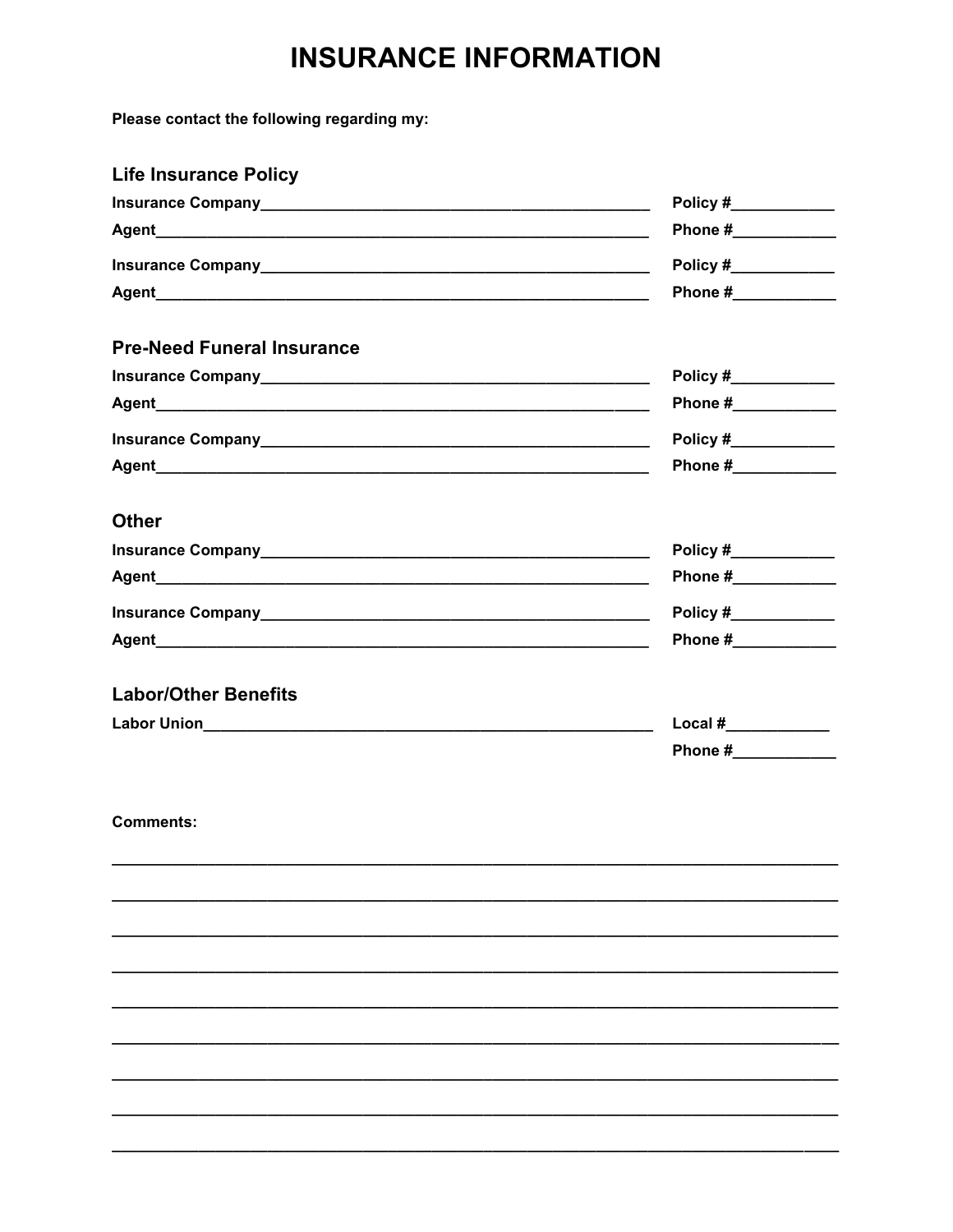## **SPECIAL NOTES AND WISHES**